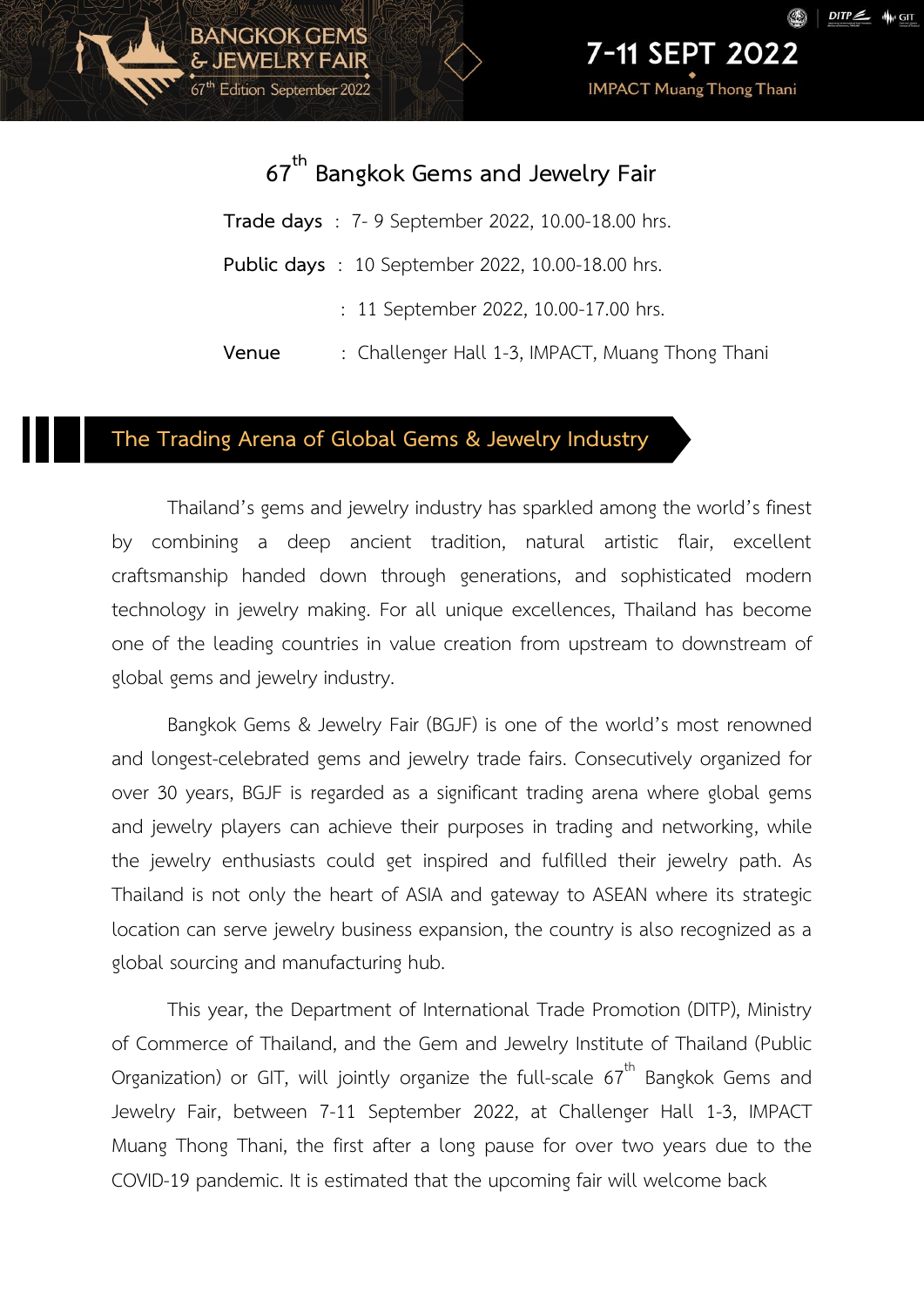

7-11 SEPT 2022

**IMPACT Muang Thong Thani** 

more than 700 exhibitors from Thailand and over 10,000 buyers and importers from all over the world, while at least 1.2 billion baht worth of orders are expected to take place immediately in the event.

#### **The Fair Highlights**

**BANGKOK GEMS** 

& JEWELRY FAIR 67<sup>th</sup> Edition September 2022

The fair highlights of the 67<sup>th</sup> edition will include **the Networking Reception** offering a special platform for key figures in the gems and jewelry industry to extend their business networks in a cozy, yet glamorous atmosphere.

**The new Faces** is one of BGJF's highlights providing a variety of jewelry creation to serve various people's lifestyle. The project focuses on highlighting the talent of Thai artisans, the creativity of young designers, and the exciting new collections from up-and-coming jewelers across Thailand. It also helps developing SMEs nationwide to promote Thai jewelry businesses to meet overseas buyers.

**The Jewellers** is an activity featuring 20 top Thai designers who have participated in the Designers' Room and Talent Thai projects. Here, the designers will showcase their uniquely-designed and innovative jewelry pieces aimed at the global market. They have introduced an exciting element to BGJF while demonstrating the potential of Thai designers in using unique materials and designs. All the jewelry designs from young designers are created for a unique everyday look.

#### **The Exhibition of Jewelry Trends**

The exhibition will mainly comprise 5 zones; namely the Trend Showcase of jewelry designs for consumers of the "New Normal", the Exhibitor Showcase, the Demonstration of jewelry production by craftsman, the Workshop, and the Highlights, in order to provide platform for Thai entrepreneurs to present their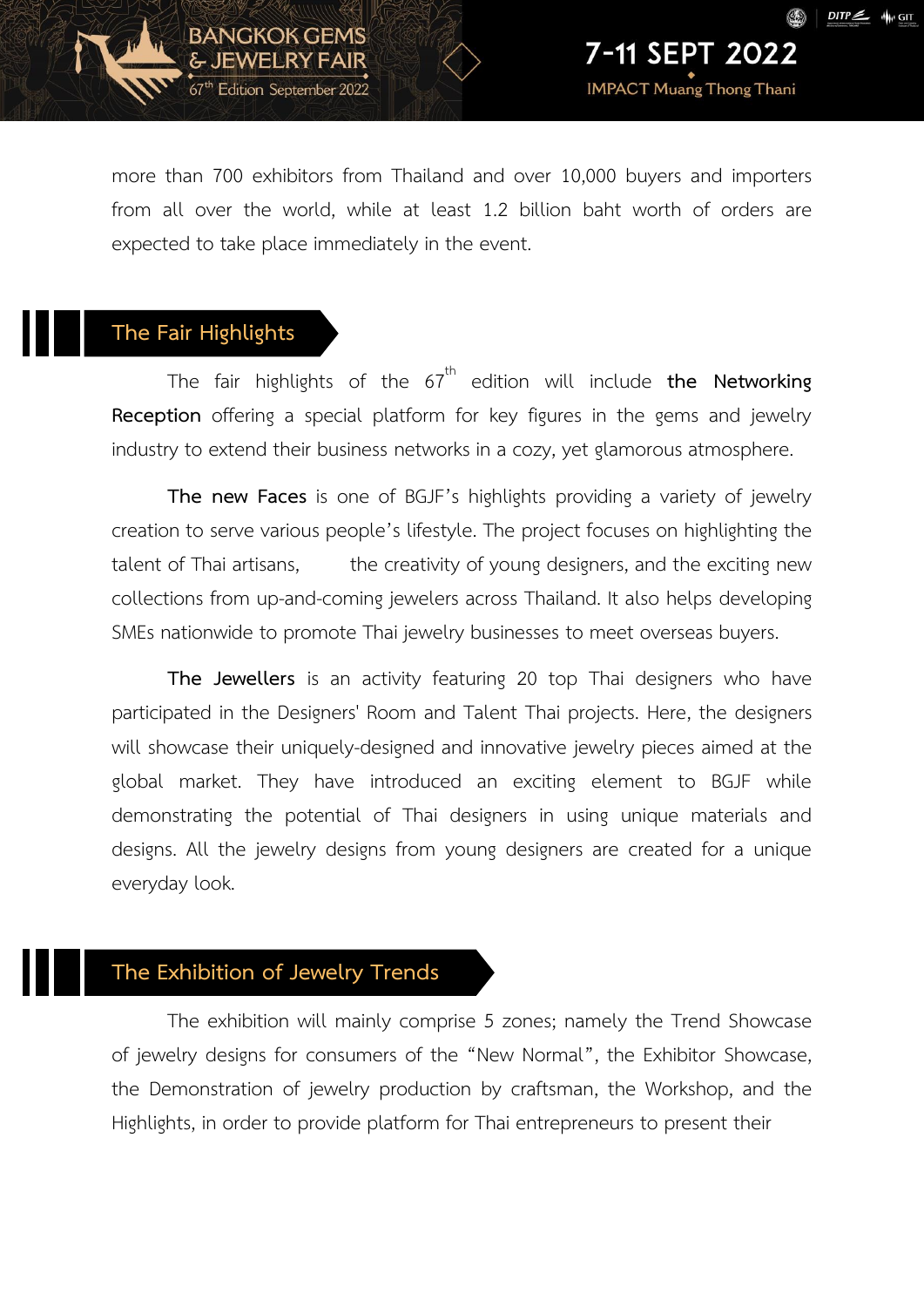**IMPACT Muang Thong Thani** 

skills and talent, as well as to exhibit their product designs at the international level.

#### **Business Matching Activities**

BANGKOK GEMS

& JEWELRY FAIR 67<sup>th</sup> Edition September 2022

The Business Matching and Personal Assistant activities will be provided through Thaitrade.com platform, in order to facilitate trade for buyers/importers.

### **Seminars, Workshop and Demonstrations**

A series of knowledge seminars relating to markets, products, design, and the use of e-commerce and social media tools for the gems and jewelry industry will be shared to all jewelry enthusiasts. The knowledge is concentrating on how to increase the competitiveness of entrepreneurs, how to adapt their business practice to the current global business context.

\_\_\_\_\_\_\_\_\_\_\_\_\_\_\_\_\_\_\_\_\_\_\_\_\_\_\_\_\_\_\_\_\_\_\_\_\_\_\_\_\_\_\_\_\_\_\_\_\_\_\_\_\_\_\_\_\_\_\_\_\_\_\_\_\_\_\_\_\_\_\_

- **•** For exhibitor registration, please visit<https://bgjf.git.or.th/git> or [www.bkkgems.com,](http://www.bkkgems.com/) from now until 22 July 2022.
- Or please contact:

The Office of Lifestyle Trade Promotion

Department of International Trade Promotion, Ministry of Commerce, THAILAND 563 Nonthaburi Road, A.Muang, Nonthaburi 11000, Thailand

- $\triangleright$  Tel: +66 2507 8392 to 3
- $\triangleright$  Fax: +66 2547 4283
- Email: bkkgems@ditp.go.th, [official@bkkgems.com](mailto:official@bkkgems.com)
- Website: [www.bkkgems.com](file:///D:/สำรองข้อมูล/Rampawan/12%20โครงการประชาสัมพันธ์%20BGJF%20ครั้งที่/ข้อมูลงาน%20ครั้งที่%2066_2564/www.bkkgems.com)
- $\triangleright$  FB: bangkokgemsofficial
- $\triangleright$  IG: bkkgemsofficial